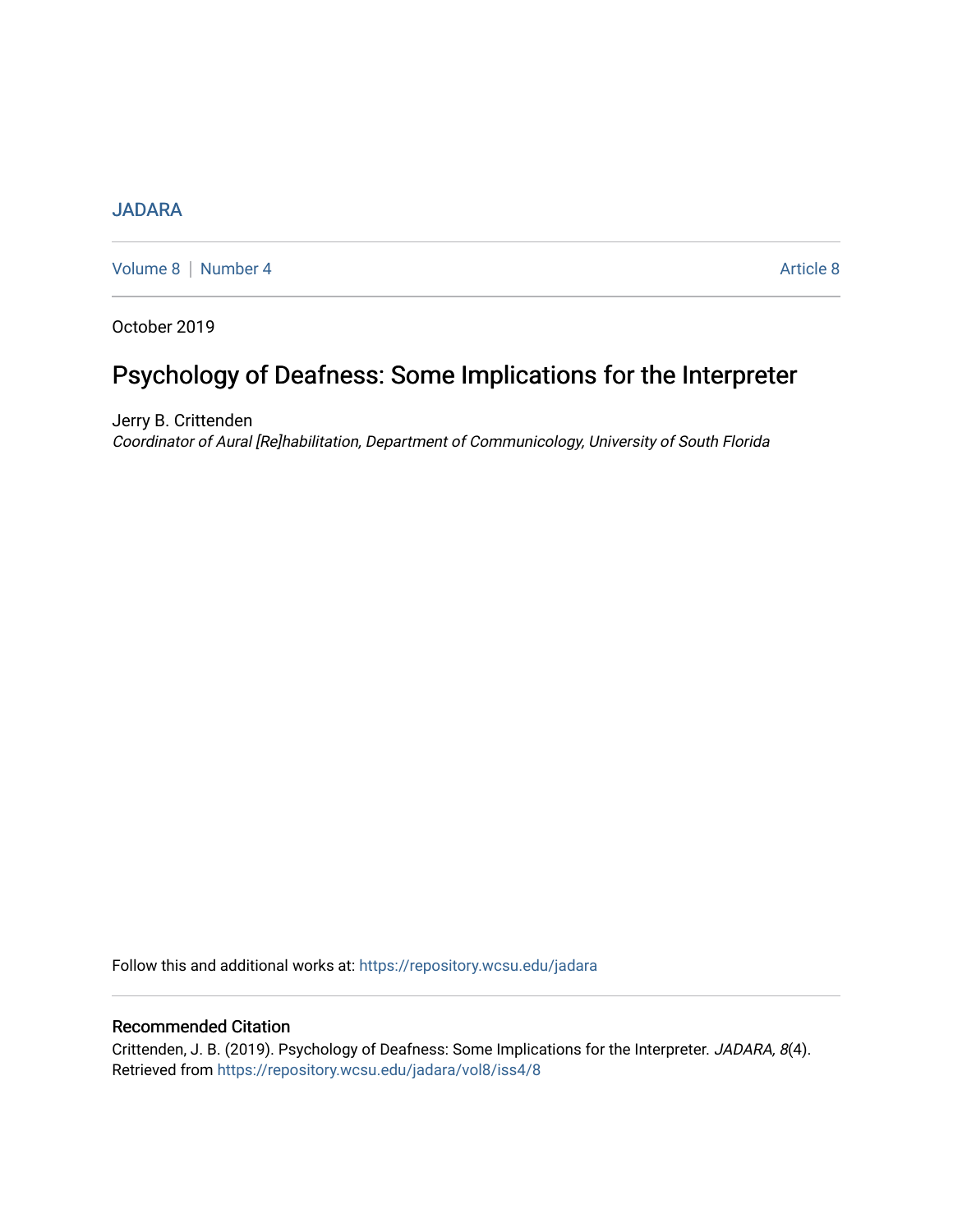# **PSYCHOLOGY OF DEAFNESS: SOME IMPLICATIONS FOR THE INTERPRETER**

#### **JERRY B. CRITTENDEN, Ph.D.**

I would like to discuss the psychology of deafness and its implications for the interpreter for the deaf. I do not intend to dwell on figures but here are a few relevant statistics from the book, *The. Deaf Population of the United States* by Schein and Delk (1974) which reports the results of the National Census of Deaf Persons (NCDP). Discussing physical and mental conditions among the survey sample, Schein  $&$  Delk noted that one out of three persons had a disability in addition to deafness and of that group less than 3% had neuropsychiatric difficulties. Also, it appeared that there were no differences in the percentage of women and men who had neuropsychiatric difficulties. However, it was reported that nonwhite deaf males suffer a greater percentage of neuropsychiatric conditions than their white deaf male counterparts.

*Dr. Crittenden is Coordinator of Aural [Re]habilitation, Department of Communicology, University of South Florida.* 

**JRD Vol. 8 No. 4 Apr. 1975 19**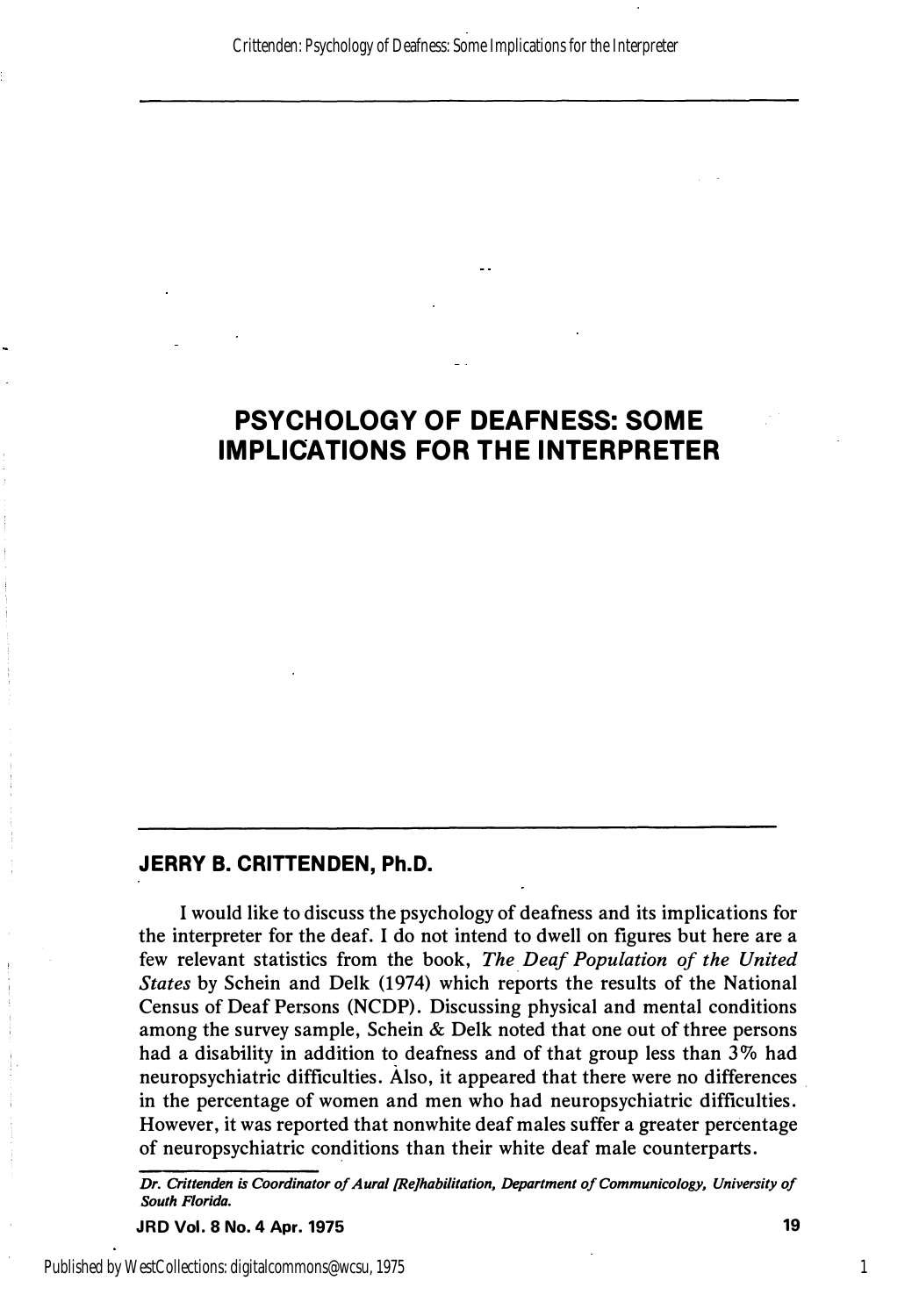Some final figures from the NCDP deal with the category of behavioral emotional problems in children. The NCDP noted that four out of every ten students had a condition besides deafness which interfered with their academic progress — one fourth of these, or approximately one out of ten were the result of emotional or behavioral problems.

The preceding indicates that a percentage of deaf individuals with neuropsychiatric disorders or behavioral emotional problems may confront those involved with a deaf population. It seems especially appropriate for interpreters to be aware of these figures because the interpreters frequently have contact with the deaf in stress situations, i.e. situations in which the deaf are dealing with the hearing population relative to the problems of living.

Rainer, et al, (1969) have defined deafness as, "a stress-producing hearing loss, from birth or early childhood, rendering a person incapable of effecting meaningful and substantial auditory contact with the environment" (p. XIV).

It is now possible to review briefly several different psychological views of deafness, which, without elaborating upon each, will allow me to make some general suggestions that might help interpreters dealing with the deaf either for their first time or their millionth time.

The first psychological view is that of Helmer Myklebust (1960) who discussed sensory psychology and how sensory deprivation might affect the deaf psychologically. He noted that of the five senses — audition, vision, taction, olfaction, and gustation; the first two, audition and vision, become the lead senses and act in a complementary fashion to aid the processing of sensory information in normal intact individuals. That is, one sense, audition, acts as an alerter to the sensory event for the vision sense, then audition resumes scanning the environment while vision attends to the stimuli source of the sensory event. In effect the senses pair to help the organism process the sensory acts happening about it. Most of us are aware that deafness causes a limitation in a variety of intellectual areas; chiefly, we hear about communi cation deficits, but what Myklebust says to us is that each sensory channel supplies part of the total sensory picture. Therefore input from each channel is necessary to understand a sensory event. If this assumption is true, then not only is the deaf person limited sensorily but his experience of any sensory event is substantively different from ours. For the interpreter, this means that conveyance of a message requires more than just words. It is necessary that the sensory context in which the message was generated be made clear so that real communication is achieved. Furthermore, any response to a sensory event comes from a qualitatively different experience within the deaf individual. An analogy here can be found in the deaf individual's wondering what the voice of Frank Sinatra sounds like. So, the interpreter has to be sensitive to the intent of the message and its underlying sensory experiential context. It should be clear that much of what is said requires previous knowledge of and experience with total sensation.

20 JRD Vol. 8 No. 4 Apr. 1975

2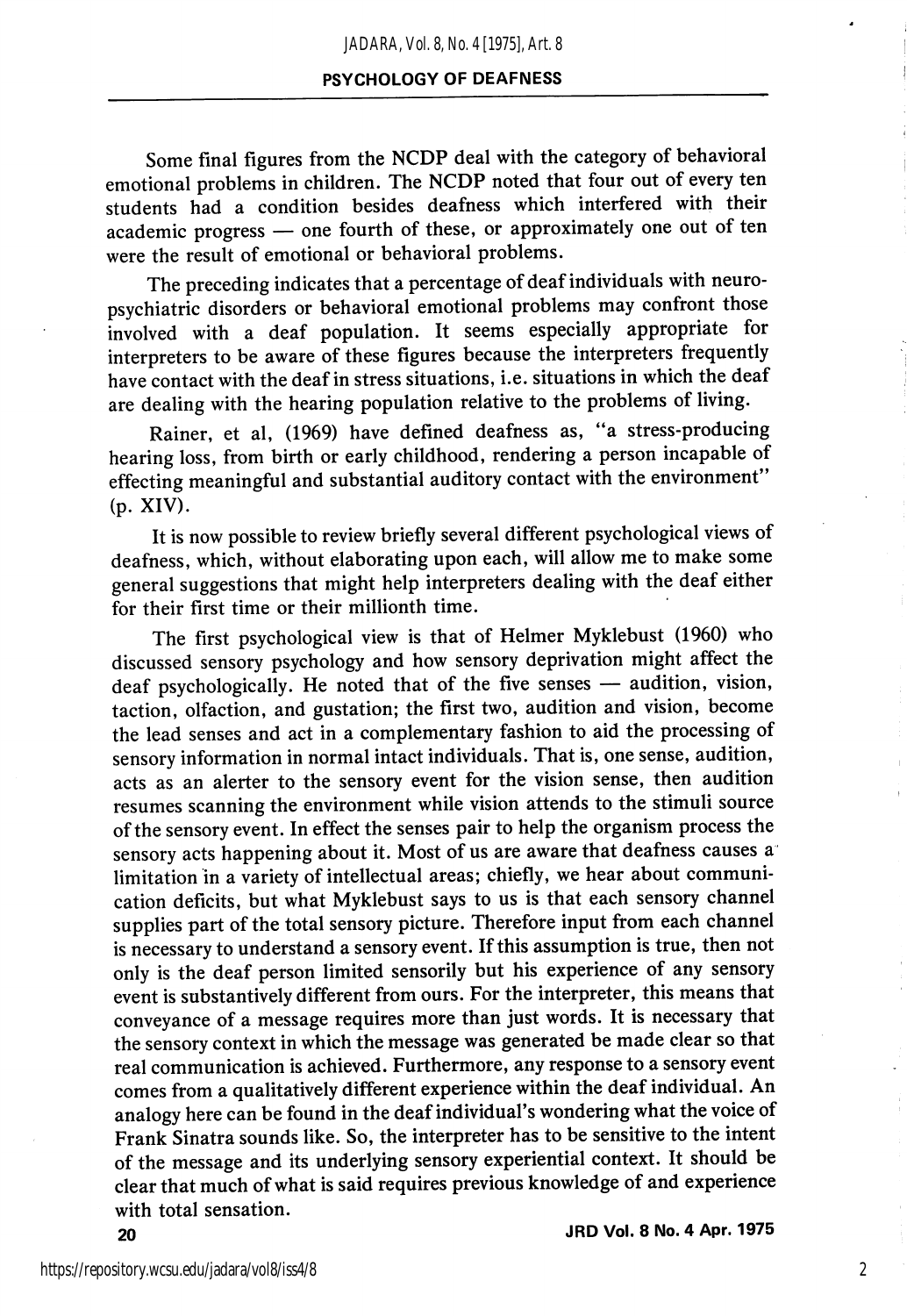Myklebust suggests also that the deaf individual to maintain physical reality contact and psychic equilibrium or balance shifts primary emphasis to the visual sense mode and secondarily to the other sense modalities. This compensating action leaves the interpreter with the need to explain any auditory event, for example, in visual terms. How adequate the interpreter is is a measure of the communication achieved.

Another psychological way of looking at deafness is to think in terms of the dominant culture which surrounds the deaf individual and the pressure that culture exerts to normalize the population (Meyerson, 1963). In our society, for the greater share of our recorded history, being "different" has subjected the deviant individual to punishment, banishment, or the state of simply being ignored. Parents of today cry "Why can't my child talk", meaning, "If my child talks he will be normal." Schools implicitly accept this notion that normalcy means speaking. Perhaps, both parents and schools should redefine normalcy in terms of establishing effective communication.

The culturally established and generally accepted norms mentioned above have several effects upon the deaf individual. In general, these norms force hearing individuals who are enculturated to adhere to them blindly; thus any sensible behavior as seen by the deaf individual is simply not perceived as sensible on the part of the unimpaired persons. The implications of this state of being to the interpreter should be clear. It makes their job doubly important because without being "messianic" they are constantly charged with explaining deafness in a way which reduces the effect of the culturally imposed values and normalizes the deaf population. There is hope that contact with the deaf through interpreters may affect these negative attitudes in the hearing community.

An additional effect is that the deaf individual may accept the cultural judgment of ineptitude. If he does then he will behave as many deaf individuals have, willing to accept life decisions being made for them. A sensitive and educated interpreter can to some degree mitigate this culturally proscribed passivity by developing deaf awareness to their rights and by not accepting the implicit derogation of her client. In this connection, my comments here describe precisely what the "deaf power" advocates are fighting for and against.

On the one hand you have great numbers of conscientious deaf individuals unaware of this social devaluation but behaving in a way which conforms to the society's devaluation of them. Remember this is an implicit thing — it is the way of life for the hearing. And remember too, the hearing really feel they are doing the right thing by decision making relative to the deaf.

On the other hand you have an aware cadre of deaf individuals who are trying both to sensitize the deaf community to the truth and what group solidarity will achieve for them while establishing basic communication with the hearing and affirming the operating rules for modifying the power structure to include the deaf. The inclusion in the power structure has the JRDVol. 8No.4Apr. 1975 21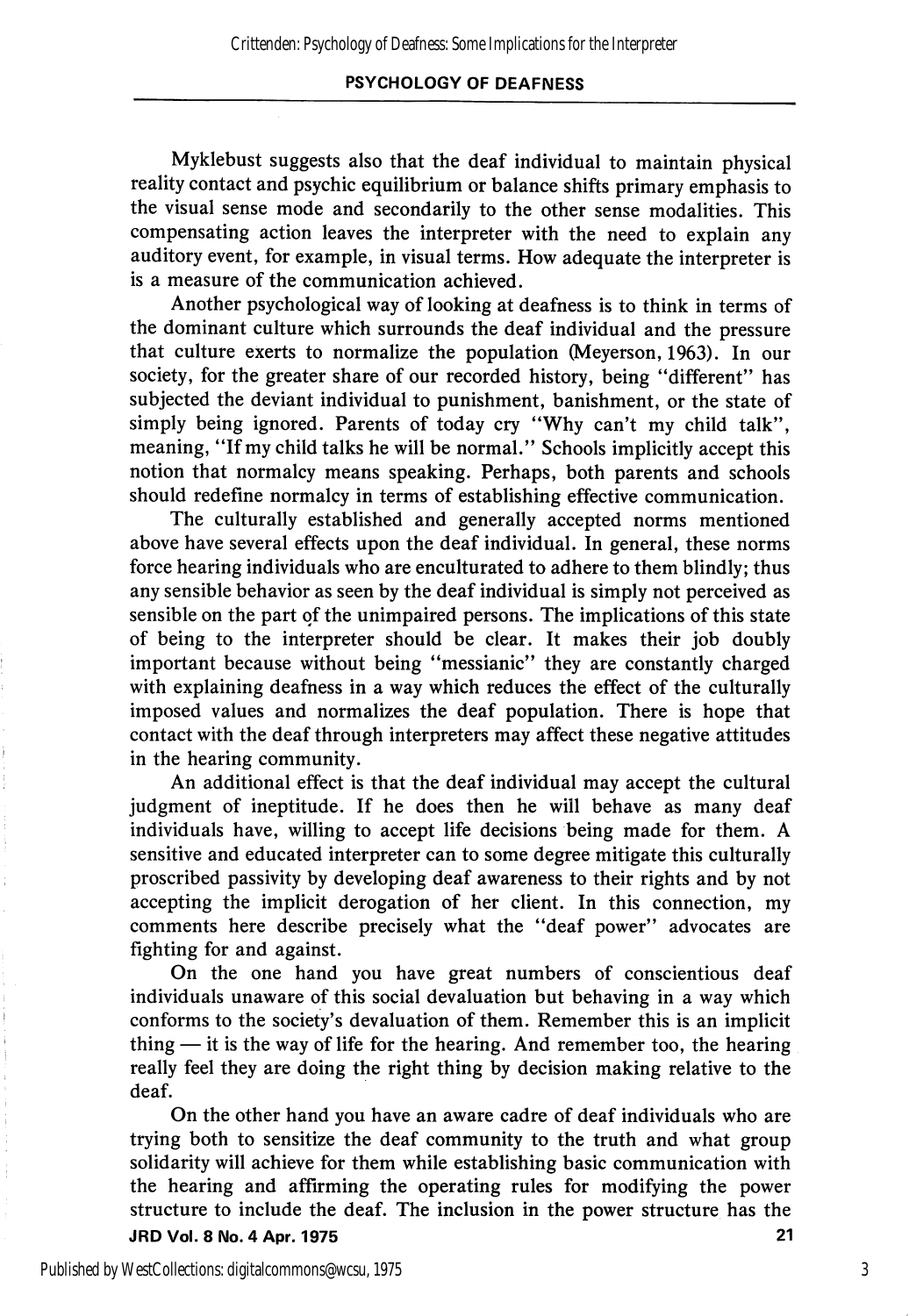effect of bringing change to society's attitude whenever the power group becomes an advocate. The role of the interpreter and particularly groups like RID and the state RID's must be clear here since they represent an advocacy group.

Another psychological viewpoint is that of Schlesinger (1972 who dis cusses the development of the deaf individual in terms of eight stages of man. Each stage is a crisis or critical period; the degree of resolution of each determines psychological adjustment. Several of the critical periods involve the deaf individual and his interactions with his family, teachers, community and self. It should be apparent that the presence of sensitive skilled interpreters can provide the communication link necessary to facilitate resolution of those crises involving interpersonal interaction.

What has been said here applies to the interpreter as well because he is subject to societal judgments and cultural pressures and self doubt. If he succumbs to the notion that the "deaf can't", his behavior will affect the welfare of the deaf materially.

The interpreter needs to feel confident in his ability. He need not always apologize for a job he feels poorly done. To apologize too profusely has two effects; one, it may establish an expectation of poor quality communication and two, it makes the interpreter so sensitive to his errors that he becomes communicatively ineffective. Accepting errors to a degree and not dwelling upon them is necessary to become successful as an interpreter.

For myself, having had a deaf family supposedly gave me an insight into deafness but as I grow older I doubt that more. What I now feel it gave me was an alliance and a group to identify with but having that identity does not necessarily grant me the objectivity to deal adequately with the problems which can occur. My current view of deafness has shown me that the deafness I encounter as a professional is in substantive ways different from my view of deafness as the son in a deaf family. Many of us with similar backgrounds tend to derogate whose who haven't had the "experience" of deafness as we have. It is just possible that our in-group identification may be hurting our objectivity.

In summary, an interpreter can draw much to help him from general psychological thought if he will open his mind and remember that his position demands objectivity, awareness, and responsibility.

#### BIBLIOGRAPHY

Meyerson, L. "A Psychology of Impaired Hearing". In Cruickshank, W.M. (ed.) Psychology of Exceptional Children and Youth. Englewood Cliffs, New Jersey: Prentice-Hall, 1963.

- Myklebust, H. R. The Psychology of Deafness: Sensory Deprivation, Learn ing, and Adjustment. New York: Grune and Stratton, 1960.
- Rainer, J. D. (ed.) et al. Family and Mental Health Problems in a Deaf Population. Second edition. Springfield, Illinois: C. C. Thomas, 1969.